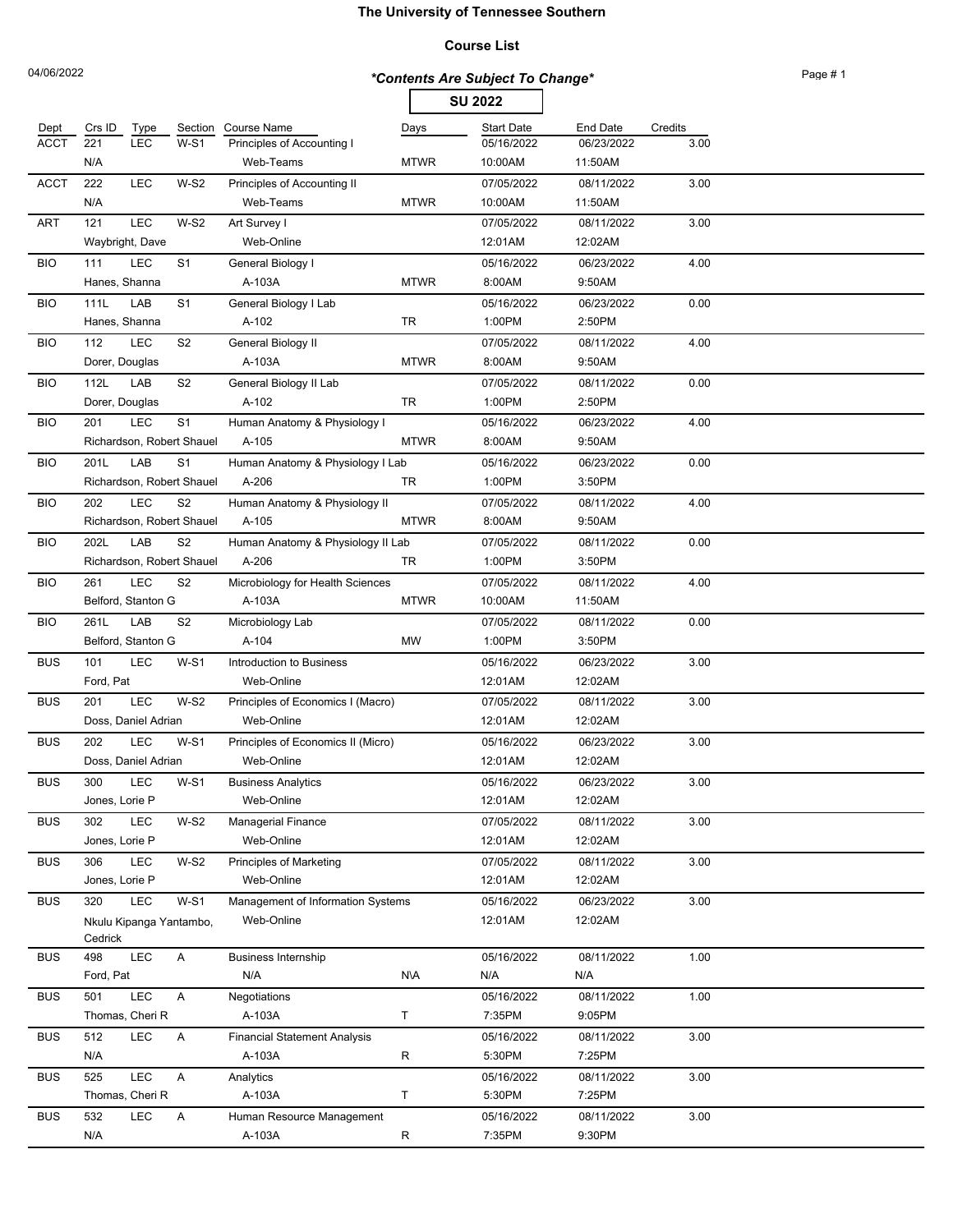| 04/06/2022  |                        |                |                                             | <b>Course List</b> |                   |            |         | Page #2 |
|-------------|------------------------|----------------|---------------------------------------------|--------------------|-------------------|------------|---------|---------|
|             |                        |                |                                             |                    | <b>SU 2022</b>    |            |         |         |
| Dept        | Crs ID<br>Type         | Section        | <b>Course Name</b>                          | Days               | <b>Start Date</b> | End Date   | Credits |         |
| <b>CHE</b>  | <b>LEC</b><br>111      | S <sub>1</sub> | <b>General Chemistry I</b>                  |                    | 05/16/2022        | 06/23/2022 | 4.00    |         |
|             | Watkins, Jason Derrick |                | A-203                                       | <b>MTWR</b>        | 10:00AM           | 11:50AM    |         |         |
| <b>CHE</b>  | LAB<br>111L            | S <sub>1</sub> | General Chemistry I Lab                     |                    | 05/16/2022        | 06/23/2022 | 0.00    |         |
|             | Watkins, Jason Derrick |                | A-205                                       | MW                 | 1:00PM            | 3:50PM     |         |         |
| <b>CHE</b>  | LEC<br>112             | S <sub>2</sub> | General Chemistry II                        |                    | 07/05/2022        | 08/11/2022 | 4.00    |         |
|             | Watkins, Jason Derrick |                | A-203                                       | <b>MTWR</b>        | 10:00AM           | 11:50AM    |         |         |
| <b>CHE</b>  | LAB<br>112L            | S <sub>2</sub> | General Chemistry II Lab                    |                    | 07/05/2022        | 08/11/2022 | 0.00    |         |
|             | Watkins, Jason Derrick |                | A-205                                       | MW                 | 1:00PM            | 3:50PM     |         |         |
| CJ          | LEC<br>101             | $W-S1$         | Introduction to Criminal Justice            |                    | 05/16/2022        | 06/23/2022 | 3.00    |         |
|             | Schoeberl, Richard     |                | Web-Online                                  |                    | 12:01AM           | 12:02AM    |         |         |
| CJ          | LEC<br>220             | $W-S2$         | Corrections                                 |                    | 07/05/2022        | 08/11/2022 | 3.00    |         |
|             | Schoeberl, Richard     |                | Web-Online                                  |                    | 12:01AM           | 12:02AM    |         |         |
| CJ          | LEC<br>512             | $W-S1$         | Delinquency Identification and Prevention   |                    | 05/16/2022        | 06/23/2022 | 3.00    |         |
|             | Jaeckle, Tina F        |                | Web-Teams                                   | <b>MW</b>          | 5:30PM            | 8:00PM     |         |         |
| CJ          | LEC<br>551             | $W-S2$         | Terrorism: Legislation and Policy           |                    | 07/05/2022        | 08/11/2022 | 3.00    |         |
|             | Clark, Anthony L       |                | Web-Teams                                   | <b>TR</b>          | 5:30PM            | 8:00PM     |         |         |
| CJ          | LEC<br>552             | $W-S2$         | Trends in Terrorism and Radicalization      |                    | 07/05/2022        | 08/11/2022 | 3.00    |         |
|             | Schoeberl, Richard     |                | Web-Teams                                   | <b>MW</b>          | 5:30PM            | 8:00PM     |         |         |
| <b>COMM</b> | LEC<br>221             | S <sub>1</sub> | Speech Communication                        |                    | 05/16/2022        | 06/23/2022 | 3.00    |         |
|             | Schafer, Guy           |                | J-229                                       | <b>MTWR</b>        | 10:00AM           | 11:50AM    |         |         |
| CS          | LEC<br>110             | $W-S1$         | Intro to Programming Logic & Design         |                    | 05/16/2022        | 06/23/2022 | 3.00    |         |
|             | Wakefield, Nan         |                | Web-Online                                  |                    | 12:01AM           | 12:02AM    |         |         |
| CS          | LEC<br>240             | $W-S2$         | Introduction to Project Management          |                    | 07/05/2022        | 08/11/2022 | 3.00    |         |
|             | Wakefield, Nan         |                | Web-Online                                  |                    | 12:01AM           | 12:02AM    |         |         |
| СS          | 315<br>LEC             | W-S2           | Operating Systems Analysis & Administration |                    | 07/05/2022        | 08/11/2022 | 3.00    |         |
|             | N/A                    |                | N/A                                         | N/A                | N/A               | N/A        |         |         |
| EDU         | <b>LEC</b><br>101      | $W-S2$         | <b>Education as Profession</b>              |                    | 07/05/2022        | 08/11/2022 | 2.00    |         |
|             | Paul, Catherine Claire |                | Web-Online                                  |                    | 12:01AM           | 12:02AM    |         |         |
| EDU         | LAB<br>101L            | $W-S2$         | Education as a Profession Lab               |                    | 07/05/2022        | 08/11/2022 | 0.00    |         |
|             | Paul, Catherine Claire |                | Web-Online                                  |                    | 12:01AM           | 12:02AM    |         |         |
| EDU         | <b>LEC</b><br>315      | <b>W-S1</b>    | <b>Exceptional Child</b>                    |                    | 05/16/2022        | 06/23/2022 | 3.00    |         |
|             | Paul, Catherine Claire |                | Web-Online                                  |                    | 12:01PM           | 12:02PM    |         |         |
| EDU         | LEC<br>412             | S <sub>2</sub> | Language Literacy Methods                   |                    | 07/05/2022        | 08/11/2022 | 3.00    |         |
|             | Smith, Tina            |                | $J-231$                                     | <b>MW</b>          | 5:30PM            | 8:00PM     |         |         |
| <b>ENG</b>  | LEC<br>101             | $W-S1$         | Composition I                               |                    | 05/16/2022        | 06/23/2022 | 3.00    |         |
|             | Stalions, Eric W       |                | Web-Online                                  |                    | 12:01AM           | 12:02AM    |         |         |
| <b>ENG</b>  | LEC<br>102             | $W-S2$         | Composition II                              |                    | 07/05/2022        | 08/11/2022 | 3.00    |         |
|             | Little, Amy Leigh      |                | Web-Online                                  |                    | 12:01AM           | 12:02AM    |         |         |
| <b>ENG</b>  | <b>LEC</b><br>201      | $W-S1$         | World Literature I                          |                    | 05/16/2022        | 06/23/2022 | 3.00    |         |
|             | Rich, Barry C          |                | Web-Online                                  |                    | 12:01AM           | 12:02AM    |         |         |
| <b>ENG</b>  | 202<br>LEC             | $W-S2$         | World Literature II                         |                    | 07/05/2022        | 08/11/2022 | 3.00    |         |
|             | Rich, Barry C          |                | Web-Online                                  |                    | 12:01AM           | 12:02AM    |         |         |
| <b>ENG</b>  | <b>LEC</b><br>306      | $W-S1$         | <b>Ghost Story</b>                          |                    | 05/16/2022        | 06/23/2022 | 3.00    |         |
|             | Wiggins, Kayla M       |                | Web-Online                                  |                    | 12:01AM           | 12:02AM    |         |         |
| HIS         | LEC<br>201             | $W-S1$         | History of the United States I              |                    | 05/16/2022        | 06/23/2022 | 3.00    |         |
|             | Vickers, Kenneth W     |                | Web-Online                                  |                    | 12:01AM           | 12:02AM    |         |         |
| <b>HIS</b>  | LEC<br>202             | $W-S2$         | History of the United States II             |                    | 07/05/2022        | 08/11/2022 | 3.00    |         |
|             | Vickers, Kenneth W     |                | Web-Online                                  |                    | 12:01AM           | 12:02AM    |         |         |
| <b>HIS</b>  | LEC<br>221             | $W-S1$         | American Government                         |                    | 05/16/2022        | 06/23/2022 | 3.00    |         |
|             | Ryckman, Melissa J     |                | Web-Online                                  |                    | 12:01AM           | 12:02AM    |         |         |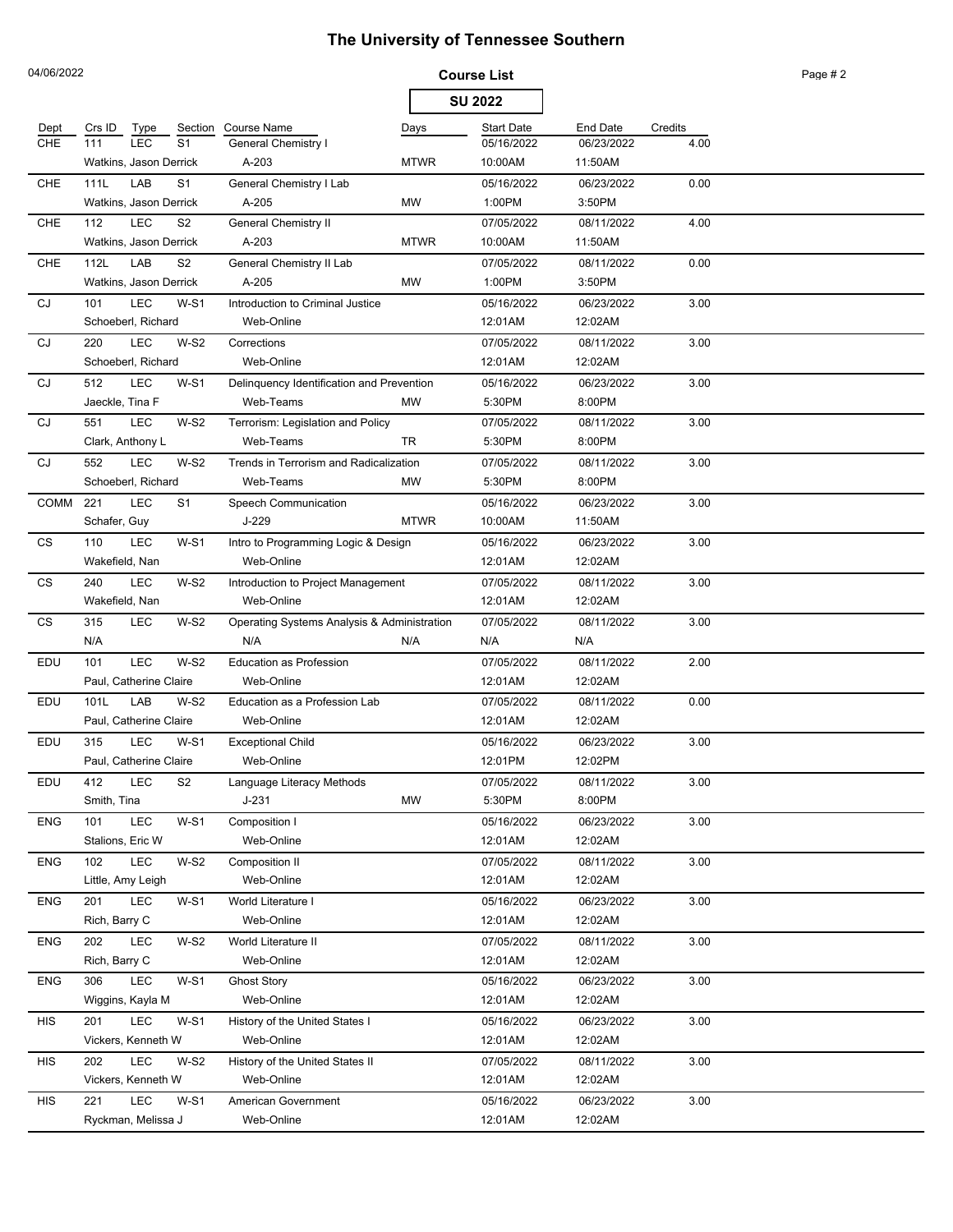| 04/06/2022  |                            |              |                                              |      | <b>Course List</b> |                 |         | Page #3 |
|-------------|----------------------------|--------------|----------------------------------------------|------|--------------------|-----------------|---------|---------|
|             |                            |              |                                              |      | <b>SU 2022</b>     |                 |         |         |
| Dept        | Crs ID<br>Type             | Section      | Course Name                                  | Days | <b>Start Date</b>  | <b>End Date</b> | Credits |         |
| <b>HIS</b>  | LEC<br>241                 | $W-S2$       | World Geography                              |      | 07/05/2022         | 08/11/2022      | 3.00    |         |
|             | Pigg, Jimmy                |              | Web-Online                                   |      | 12:01AM            | 12:02AM         |         |         |
| <b>HPPE</b> | 122<br><b>LEC</b>          | $W-S1$       | Wellness                                     |      | 05/16/2022         | 06/23/2022      | 3.00    |         |
|             | Cathey, Robert Michael     |              | Web-Online                                   |      | 12:01AM            | 12:02AM         |         |         |
| <b>HPPE</b> | <b>LEC</b><br>200          | $W-S1$       | Foundations of Health, PE, and Sport         |      | 05/16/2022         | 06/23/2022      | 3.00    |         |
|             | Cathey, Robert Michael     |              | Web-Online                                   |      | 12:01AM            | 12:02AM         |         |         |
| <b>HPPE</b> | <b>LEC</b><br>211          | $W-S1$       | First Aid and Emergency Care                 |      | 05/16/2022         | 06/23/2022      | 3.00    |         |
|             | Morefield, Laura Elizabeth |              | Web-Online                                   |      | 12:01AM            | 12:02AM         |         |         |
| <b>HPPE</b> | <b>LEC</b><br>401          | $W-S1$       | Exercise Physiology                          |      | 05/16/2022         | 06/23/2022      | 3.00    |         |
|             | Morefield, Laura Elizabeth |              | Web-Online                                   |      | 12:01AM            | 12:02AM         |         |         |
| <b>HPPE</b> | LEC<br>406                 | $W-S2$       | Kinesiology/Biomechanics                     |      | 07/05/2022         | 08/11/2022      | 3.00    |         |
|             | Cathey, Robert Michael     |              | Web-Online                                   |      | 12:01AM            | 12:02AM         |         |         |
| <b>HPPE</b> | LEC<br>498                 | W            | Physical Education Internship                |      | 05/16/2022         | 08/11/2022      | 6.00    |         |
|             | Morefield, Laura Elizabeth |              | Web-Online                                   |      | 12:01AM            | 12:02AM         |         |         |
| <b>HPPE</b> | <b>LEC</b><br>499          | W            | Human Performance Capstone                   |      | 05/16/2022         | 08/11/2022      | 3.00    |         |
|             | Morefield, Laura Elizabeth |              | Web-Online                                   |      | 12:01AM            | 12:02AM         |         |         |
| HS          | 344<br>LEC                 | $W-S2$       | Cyber Crime                                  |      | 07/05/2022         | 08/11/2022      | 3.00    |         |
|             | Scherr, Daniel L           |              | Web-Online                                   |      | 12:01AM            | 12:02AM         |         |         |
| MIS         | <b>LEC</b><br>110          | $W-S1$       | Computer Literacy I                          |      | 05/16/2022         | 06/23/2022      | 3.00    |         |
|             | N/A                        |              | Web-Online                                   |      | 12:01AM            | 12:02AM         |         |         |
| MIS         | <b>LEC</b><br>220          | $W-S2$       | Computer Literacy II                         |      | 07/05/2022         | 08/11/2022      | 3.00    |         |
|             | N/A                        |              | Web-Online                                   |      | 12:01AM            | 12:02AM         |         |         |
| <b>MUS</b>  | <b>LEC</b><br>231          | $W-S2$       | Introduction to Classical Music              |      | 07/05/2022         | 08/11/2022      | 3.00    |         |
|             | Martin, Andrew             |              | Web-Online                                   |      | 12:01AM            | 12:02AM         |         |         |
| <b>MUS</b>  | LEC<br>236                 | $W-S1$       | Rock & Roll: History, Contexts, & Identities |      | 05/16/2022         | 06/23/2022      | 3.00    |         |
|             | Jacklin, Brendan           |              | Web-Online                                   |      | 12:01AM            | 12:02AM         |         |         |
| <b>NUR</b>  | LEC<br>200                 | $W-S1$       | Medical Terminology for Health Professions   |      | 05/16/2022         | 06/23/2022      | 1.00    |         |
|             | Baker, Gennifer L          |              | Web-Online                                   |      | 12:01PM            | 12:02PM         |         |         |
| <b>NUR</b>  | LEC<br>200                 | $W-S2$       | Medical Terminology for Health Professions   |      | 06/26/2022         | 08/03/2022      | 1.00    |         |
|             | Baker, Gennifer L          |              | Web-Online                                   |      | 12:01AM            | 12:02AM         |         |         |
| <b>NUR</b>  | LEC<br>335                 | A            | Pharmacology I                               |      | 05/16/2022         | 08/11/2022      | 1.00    |         |
|             | McElhaney, Randi           |              | M-201                                        |      | 10:30AM            | 11:20AM         |         |         |
| <b>NUR</b>  | 344C<br><b>CLIN</b>        | A            | Medical Surgical Nursing I Clinical          |      | 05/16/2022         | 08/11/2022      | 0.00    |         |
|             | Pardon, Parker             |              | TBD-TBA                                      | T.   | 6:00AM             | 4:00PM          |         |         |
| <b>NUR</b>  | LEC<br>344                 | A            | Medical Surgical Nursing I                   |      | 05/16/2022         | 08/11/2022      | 6.00    |         |
|             | McElhaney, Randi           |              | M-201                                        | MW   | 9:00AM             | 10:15AM         |         |         |
| <b>NUR</b>  | 344L<br>LAB                | A            | Medical Surgical Nursing I Lab               |      | 05/16/2022         | 08/11/2022      | 0.00    |         |
|             | Baker, Gennifer L          |              | M-208                                        | R    | 9:00AM             | 12:00PM         |         |         |
| <b>NUR</b>  | 441C<br><b>CLIN</b>        | $\mathsf{A}$ | Mental Health Nursing Clinical               |      | 05/16/2022         | 08/11/2022      | 0.00    |         |
|             | McElhaney, Randi           |              | TBD-TBA                                      | T    | 6:00AM             | 4:00PM          |         |         |
| <b>NUR</b>  | <b>LEC</b><br>441          | A            | <b>Mental Health Nursing</b>                 |      | 05/16/2022         | 08/11/2022      | 3.00    |         |
|             | Baker, Gennifer L          |              | M-201                                        | MW   | 12:45PM            | 2:00PM          |         |         |
| PHE         | <b>LEC</b><br>220          | $W-S1$       | Introduction to Public Health Education      |      | 05/16/2022         | 06/23/2022      | 3.00    |         |
|             | N/A                        |              | Web-Hybrid                                   |      | 12:01AM            | 12:02AM         |         |         |
|             | Ferguson, Karen R          |              | Web-Teams                                    | TR   | 9:30AM             | 11:20AM         |         |         |
| PHE         | <b>LEC</b><br>400          | $W-S1$       | <b>Human Sexuality</b>                       |      | 05/16/2022         | 06/23/2022      | 3.00    |         |
|             | Ferguson, Karen R          |              | Web-Teams                                    | TR   | 11:30AM            | 1:20PM          |         |         |
| <b>PSY</b>  | LEC<br>113                 | $W-S1$       | General Psychology                           |      | 05/16/2022         | 06/23/2022      | 3.00    |         |
|             | Lancaster, John            |              | Web-Online                                   |      | 12:01AM            | 12:02AM         |         |         |
| <b>PSY</b>  | LEC<br>211                 | $W-S2$       | Developmental Psychology-Lifespan            |      | 07/05/2022         | 08/11/2022      | 3.00    |         |
|             | Webb, Alicia               |              | Web-Online                                   |      | 12:01AM            | 12:02AM         |         |         |